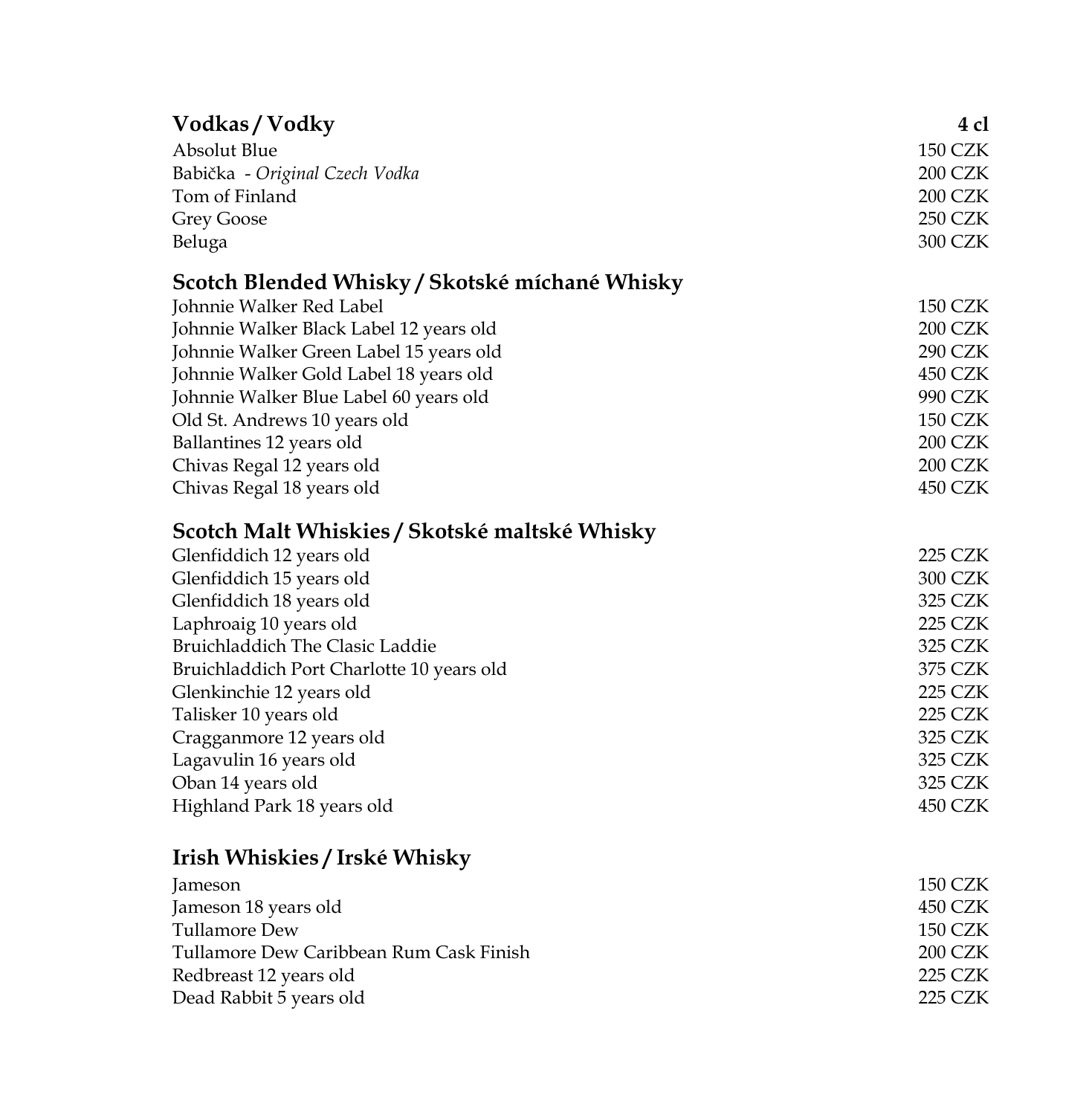| Canadian Whiskies / Kanadské Whisky                           |                                  |
|---------------------------------------------------------------|----------------------------------|
| Canadian Club 5 years old                                     | <b>150 CZK</b>                   |
| American Whiskies and Bourbon / Americké Whisky a Burbony     |                                  |
| <b>Buffalo Trace</b>                                          | <b>150 CZK</b>                   |
| <b>Four Roses</b>                                             | <b>150 CZK</b>                   |
| Bulleit                                                       | <b>150 CZK</b>                   |
| Jack Daniel's                                                 | <b>200 CZK</b>                   |
| Jack Daniel's Single Barrel                                   | <b>290 CZK</b>                   |
| Japanese Whiskies / Japonské Whisky                           |                                  |
| Yoichi Single Malt 10 years old                               | 325 CZK                          |
| Kurayoshi Pure Malt 18 years old                              | <b>700 CZK</b>                   |
| Gins/Giny                                                     | 4 cl                             |
| Beefeater / Beefeater Pink                                    | <b>150 CZK</b>                   |
| <b>Bombay Sapphire</b>                                        | <b>150 CZK</b>                   |
| OMG "Oh My Gin"                                               | 200 CZK                          |
| Hendrick's                                                    | 200 CZK                          |
| Gin Mare                                                      | 200 CZK                          |
| Opihr                                                         | 200 CZK                          |
| Bohemian Gin                                                  | <b>225 CZK</b>                   |
| Botanic Ultra Premium London Dry Gin                          | <b>250 CZK</b>                   |
| Rums/Rumy                                                     |                                  |
| Havana 3 yers old                                             | <b>150 CZK</b>                   |
| Havana 7 years old                                            | <b>200 CZK</b>                   |
| Havana 15 years old                                           | 990 CZK                          |
| Bacardi Carta Blanca                                          | 150 CZK                          |
| Kraken                                                        | <b>150 CZK</b>                   |
| Pyrat XO Reseve                                               | 200 CZK                          |
| Don Papa                                                      | <b>250 CZK</b>                   |
| <b>Blue Mauritius Gold</b>                                    | <b>250 CZK</b><br><b>250 CZK</b> |
| Pearl of Mauritius                                            | <b>200 CZK</b>                   |
| Captain Morgan Black Spiced<br>Arcane Extra Roma 12 years old | 300 CZK                          |
| Diplomatico Reserva Exclusiva 12 years old                    | 300 CZK                          |
| Ron Zacapa Centenario 23 years old                            | 400 CZK                          |
| Diplomatico Ambasador 14 years old                            | 990 CZK                          |
|                                                               |                                  |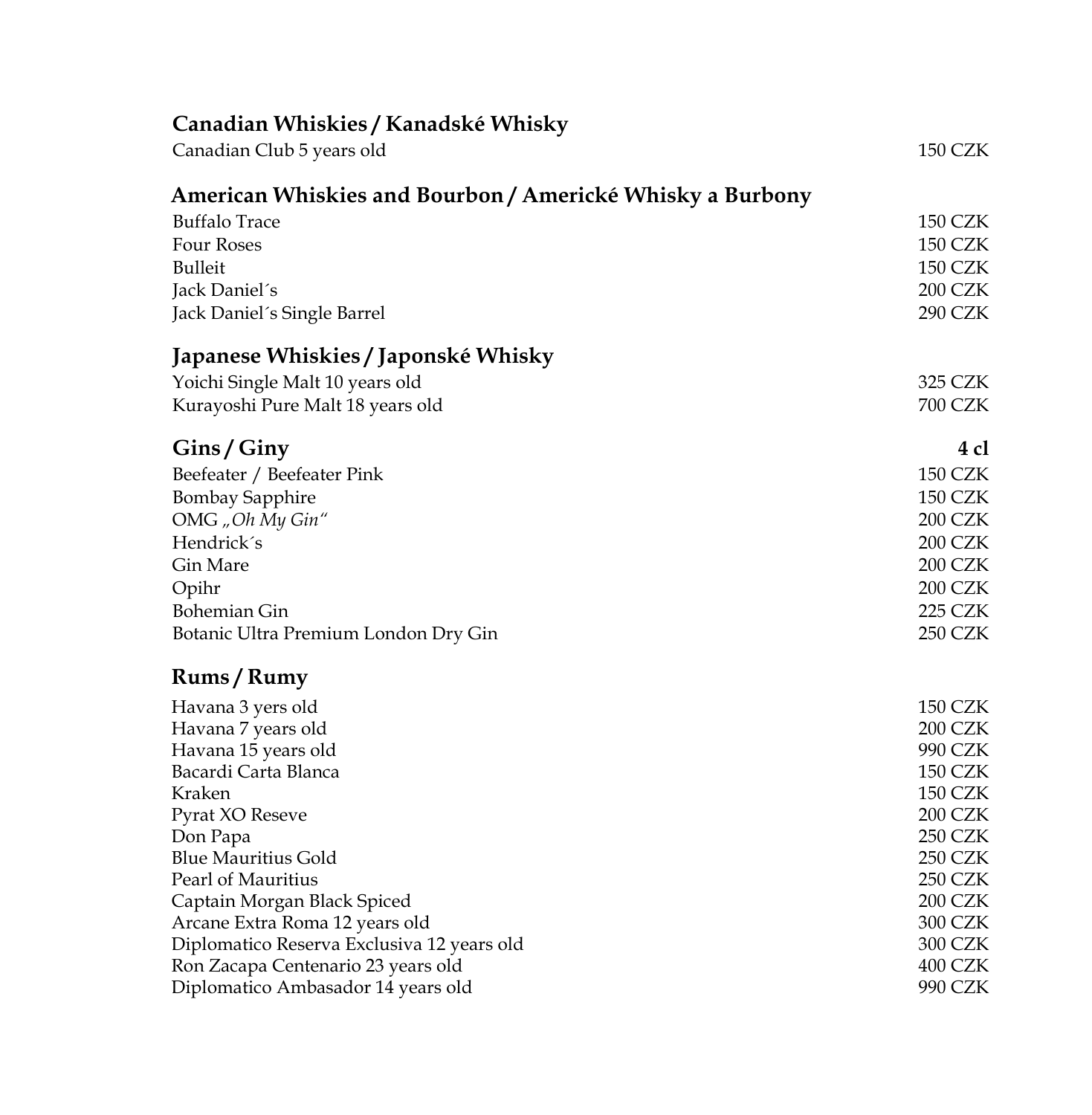| Don Julio Blanco                                 | <b>250 CZK</b> |
|--------------------------------------------------|----------------|
| Don Julilo Anejo                                 | <b>250 CZK</b> |
| Mezcal San Cosme Oaxaca                          | <b>250 CZK</b> |
|                                                  |                |
| Local Spirits / Tuzemské destiláty               |                |
| Absinth                                          | 100 CZK        |
| Becherovka, Becherovka Lemond                    | 100 CZK        |
| Altfernet Original                               | <b>100 CZK</b> |
| Altfernet Spiced                                 | <b>100 CZK</b> |
| Baron Hildprant Hruškovice/Pear                  | 230 CZK        |
| Baron Hildprant Malinovice / Raspberries         | 230 CZK        |
| Baron Hildprant Slivovice/Plum                   | 230 CZK        |
| Baron Hildprant Višňovice / Sour cherries        | 230 CZK        |
| Baron Hildprant Meruňkovice/Apricot              | <b>230 CZK</b> |
|                                                  |                |
| Port wine / Portské víno                         | 5 cl           |
| Royal Oporto Late Bottled Vintage (12)           | <b>130 CZK</b> |
| Vermouths / Vermuty                              | 7 cl           |
| Campari                                          | <b>130 CZK</b> |
| Aperol                                           | <b>130 CZK</b> |
| Martini Bianco                                   | <b>130 CZK</b> |
| Martini Rosso                                    | <b>130 CZK</b> |
| Martini Dry                                      | <b>130 CZK</b> |
|                                                  |                |
| Cognacs / Koňaky                                 | 4 cl           |
| Rémy Martin V.S.O.P.                             | <b>270 CZK</b> |
| Rémy Martin 1738                                 | 300 CZK        |
| Rémy Martin X.O.<br>1350 CZK                     | <b>600 CZK</b> |
| Rémy Martin Centaure de Diamant<br>Hennessy V.S. | <b>220 CZK</b> |
| Hennessy Fine de Cognac                          | 270 CZK        |
| Hennessy X.O.                                    | 600 CZK        |
| Courvoisier Initiale                             | 900 CZK        |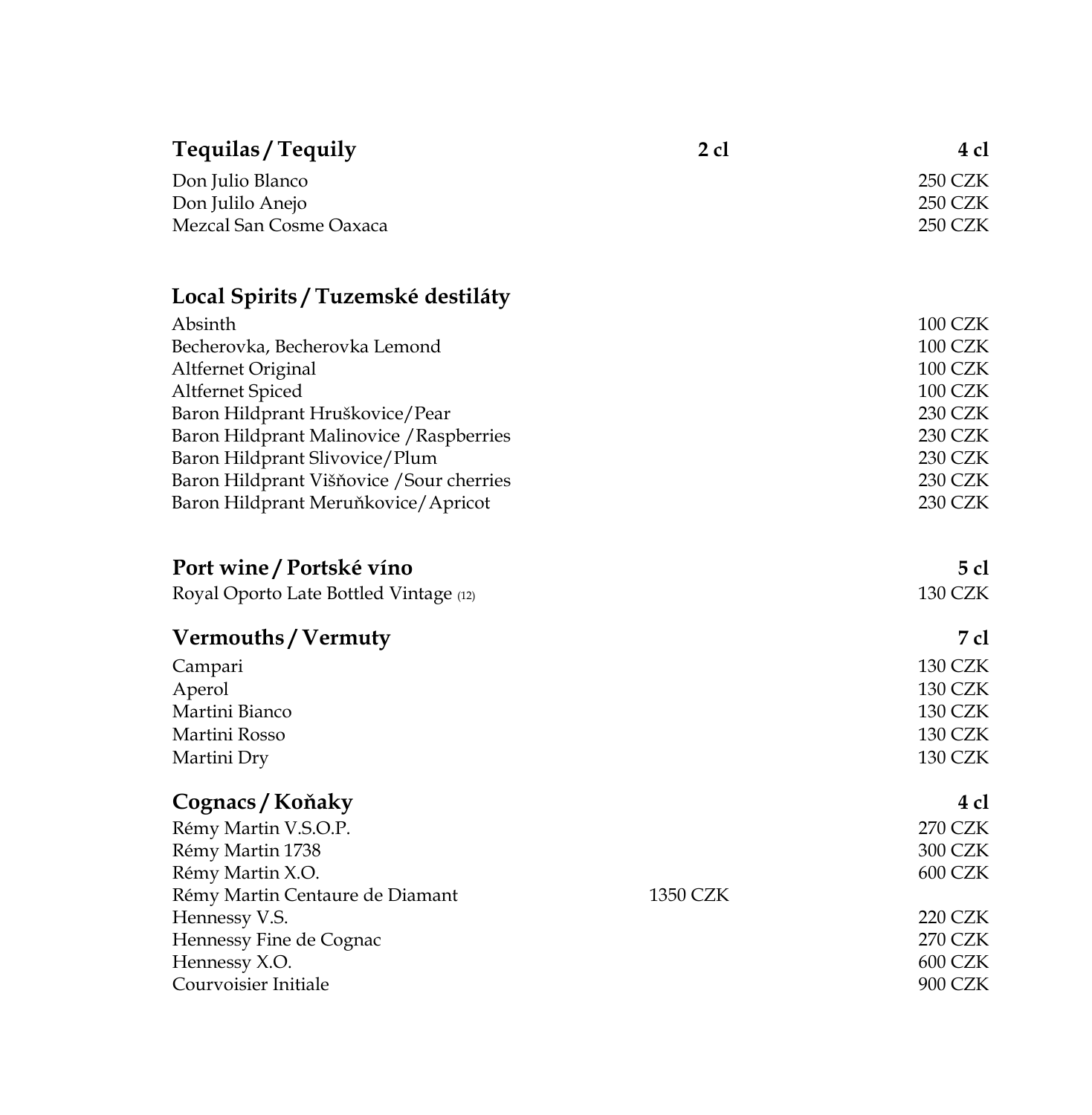| <b>Brandy</b>                                    | $2$ cl         | 4 cl            |
|--------------------------------------------------|----------------|-----------------|
| Metaxa *****                                     |                | <b>220 CZK</b>  |
| Metaxa 12*                                       |                | <b>260 CZK</b>  |
| Metaxa Private Reserve                           |                | 320 CZK         |
| Armagnac Clos Martin X.O. 15 years old           |                | 300 CZK         |
| Calvados Papidoux X.O.                           |                | 200 CZK         |
| Liqueurs & Digestives / Likéry a Digestivy       |                | 4 cl            |
| Jägermeister                                     |                | <b>170 CZK</b>  |
| Jägermeister Maifest                             |                | <b>230 CZK</b>  |
| Amaretto Disaronno                               |                | <b>170 CZK</b>  |
| Amaro Averna                                     |                | <b>170 CZK</b>  |
| Bailey's                                         |                | <b>170 CZK</b>  |
| <b>Grand Marnier</b>                             |                | <b>170 CZK</b>  |
| Grappa Grappino Bianco                           |                | <b>150 CZK</b>  |
| Grappa Jacopo Poli di Sassicaia                  |                | 325 CZK         |
| Grappa Riserva 1870                              |                | 350 CZK         |
| Kahlúa                                           |                | <b>170 CZK</b>  |
| Limoncello                                       |                | <b>170 CZK</b>  |
| Malibu                                           |                | <b>170 CZK</b>  |
| Sambuca                                          |                | <b>170 CZK</b>  |
| Southern Comfort                                 |                | <b>170 CZK</b>  |
| Cointreau                                        |                | <b>170 CZK</b>  |
| Drambuie                                         |                | <b>170 CZK</b>  |
| <b>Ricard Pastis</b>                             |                | <b>170 CZK</b>  |
| Gravensteiner Apfel                              |                | 690 CZK         |
| Champagne & Prosecco / Šampaňské & Prosecco (12) |                |                 |
| France / Francie                                 | 0,21           | 0,751           |
| G.H. Mumm                                        |                | <b>1800 CZK</b> |
| Piper Heidseick Brut                             |                | 1900 CZK        |
| Moët & Chandon                                   | 490 CZK        |                 |
| Moët & Chandon - Dom Perignon                    |                | 8500 CZK        |
| Veuve Clicquot Brut                              |                | 4500 CZK        |
| "La Grande Dame" Veuve Clicquot Ponsardin        |                | 9900 CZK        |
|                                                  |                |                 |
| Italy / Itálie                                   | 0,151          | 0,751           |
| Prosecco Prapian "Presa N°3" DOCG, Sacchetto     | <b>165 CZK</b> | <b>725 CZK</b>  |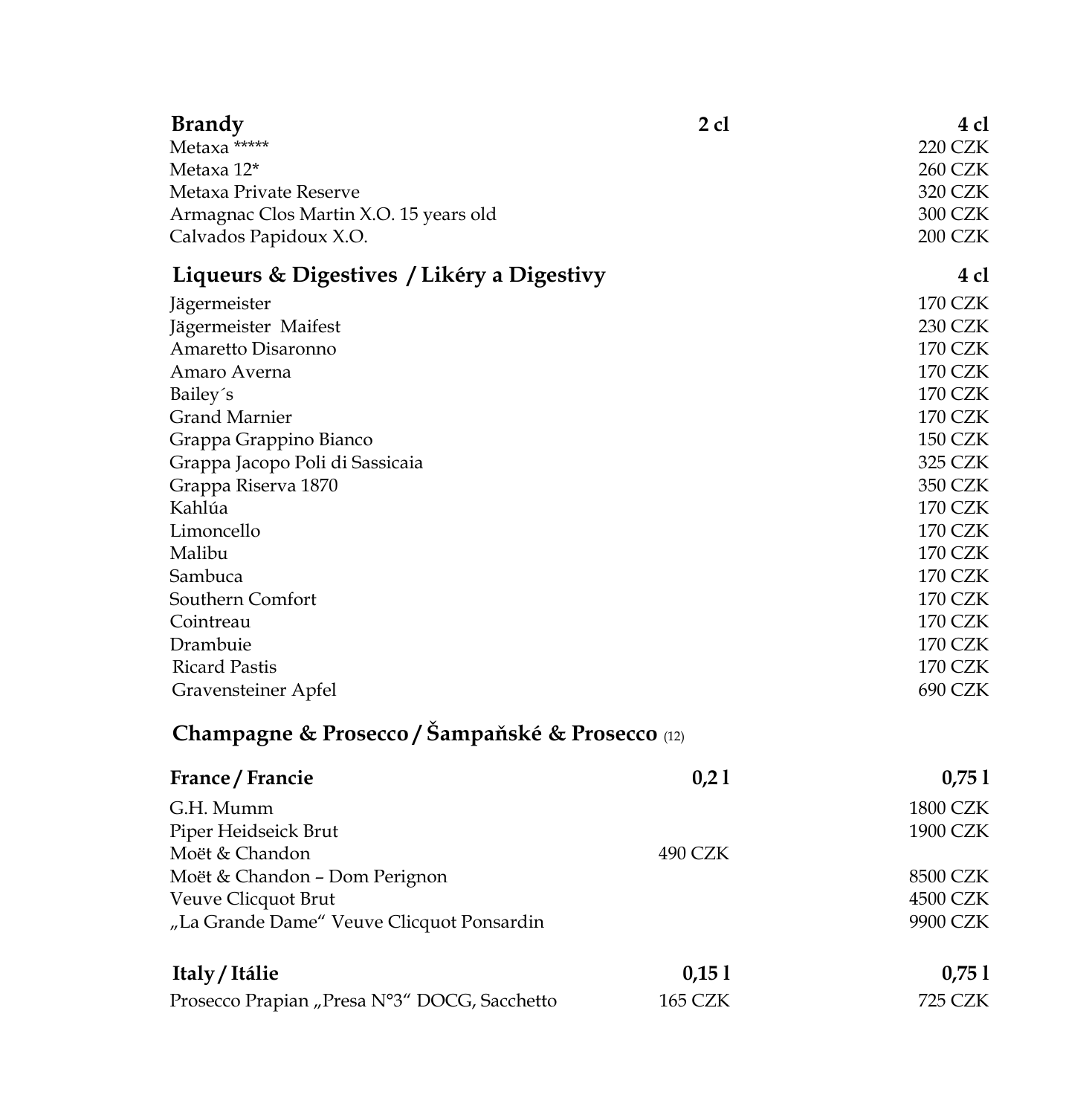## **Sparkling Wines / Sekty** (12)

| Local / Tuzemské                                                                  | 0,151                            | 0,751              |
|-----------------------------------------------------------------------------------|----------------------------------|--------------------|
| Charmat de Vinselekt Rosé Brut<br>Crémant de Vinselekt Sauvignon Blanc Extra Brut | <b>140 CZK</b><br><b>160 CZK</b> | 690 CZK<br>710 CZK |
| <b>White Wines / Bílá vína</b> (12)                                               | 0,21                             | 0,751              |
| Local / Tuzemské                                                                  |                                  |                    |
| House wine - white                                                                | <b>150 CZK</b>                   | 550 CZK            |
| Chardonnay, pozdní sběr, barrique<br>Vinselekt Michlovský, Karlín na Moravě       | <b>200 CZK</b>                   | 680 CZK            |
| Pálava, výběr z hroznů, polosuché<br>Vinselekt Michlovský, Perná                  | <b>200 CZK</b>                   | <b>680 CZK</b>     |
| France / Francie                                                                  |                                  |                    |
| Sauvignon Blanc<br>Chateau Guillebot Plaisance, Bordeaux AOC                      | 220 CZK                          | 820 CZK            |
| Italy / Itálie                                                                    |                                  |                    |
| Pinot Grigio DOC<br>De Stefani, Veneto                                            | <b>220 CZK</b>                   | 820 CZK            |
| Chile                                                                             |                                  |                    |
| Chardonnay, Reserva<br>Miguel Torres, Santa Digna, Central Valey                  | <b>210 CZK</b>                   | <b>780 CZK</b>     |
| Rosé Wines / Růžová vína (12)                                                     | 0,21                             | 0,751              |
| Tuzemské / Local                                                                  |                                  |                    |
| House wine - rosé<br>Vinselekt Michlovský, Perná                                  | 150 CZK                          | 550 CZK            |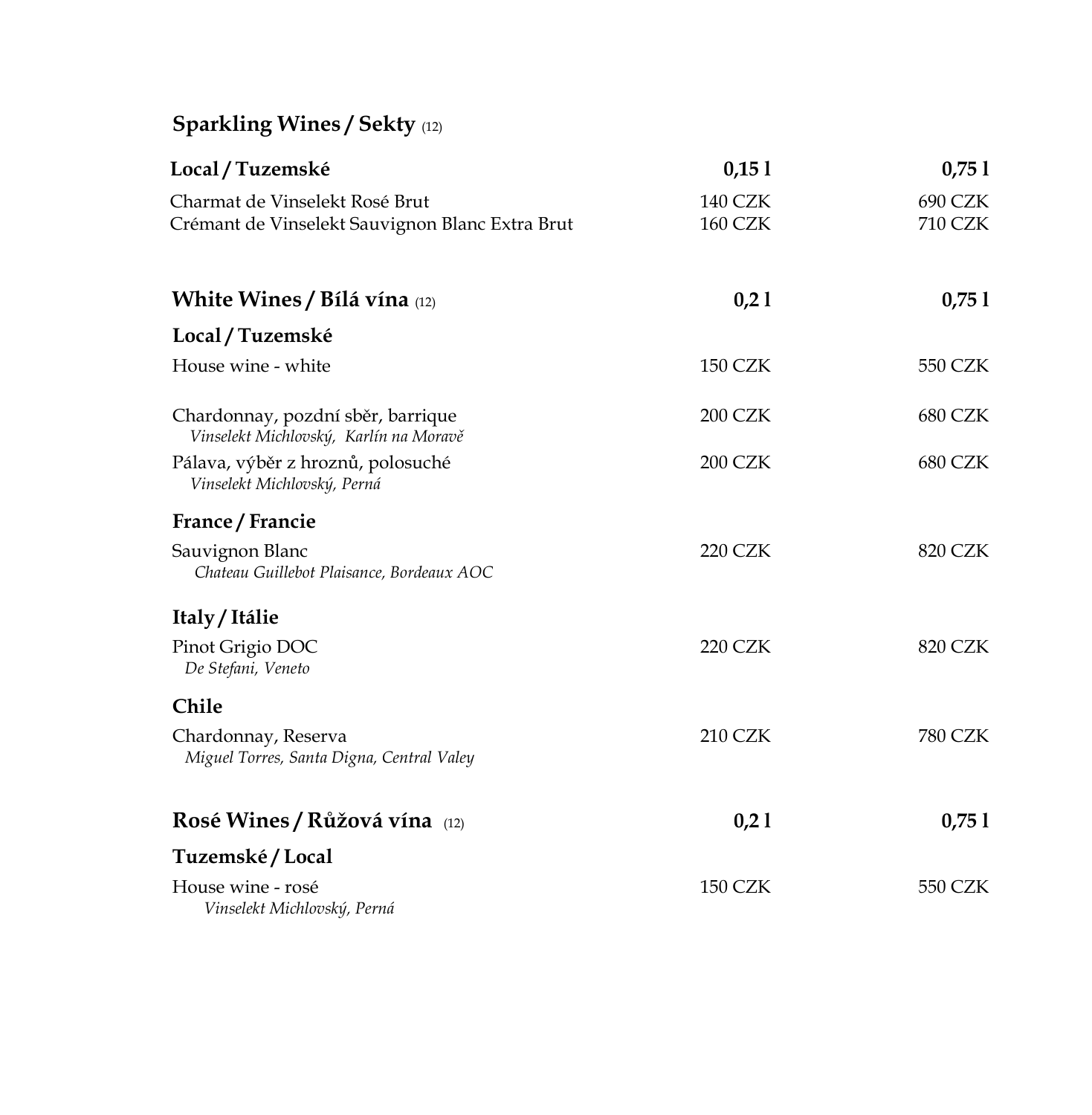| Red Wines / Červená vína (12)                                                                          | 0,21           | 0,751           |
|--------------------------------------------------------------------------------------------------------|----------------|-----------------|
| Local / Tuzemské                                                                                       |                |                 |
| House wine-red                                                                                         | <b>150 CZK</b> | 550 CZK         |
| Cabernet Sauvignon, pozdní sběr, barrique<br>Vinselekt Michlovský, Perná                               | <b>200 CZK</b> | <b>680 CZK</b>  |
| Merlot, pozdní sběr<br>Vinselekt Michlovský, Perná                                                     | <b>200 CZK</b> | 690 CZK         |
| France / Francie                                                                                       |                |                 |
| Cabernet Sauvignon - Syrah Pays d'Oc<br>Val St. Pierre, Languedoc                                      | <b>210 CZK</b> | 780 CZK         |
| Italy / Itálie                                                                                         |                |                 |
| Primitivo Messer del Fauno<br>Castellani, Puglia                                                       | <b>210 CZK</b> | 780 CZK         |
| Chianti Classico DOCG Riserva<br>Sant'ilario, Toscana                                                  | <b>270 CZK</b> | <b>1000 CZK</b> |
| Chile                                                                                                  |                |                 |
| Carmenere, reserva<br>Miguel Torres, Santa Digna, Central Valey                                        | <b>210 CZK</b> | 780 CZK         |
| Cocktails / Koktejly                                                                                   |                |                 |
| Based on Vodka / Na bázi vodky                                                                         |                |                 |
| Sex on the Beach<br>vodka, peach liqueur, cranberry juice, orange juice                                |                | <b>250 CZK</b>  |
| Cosmopolitan<br>vodka, Cointreau, lime juice, cranberry juice                                          |                | <b>250 CZK</b>  |
| Vanilla Rain<br>vodka, vanilla syrup, lime syrup, Sprite                                               |                | <b>250 CZK</b>  |
| <b>Bubble Gum Martini</b><br>vodka, bubble gum monin, cranberry juice                                  |                | 250 CZK         |
| Moscow Mule                                                                                            |                | <b>250 CZK</b>  |
| vodka, lime, ginger beer<br><b>Bloody Mary</b><br>vodka, tomato juice, lemon, Tabasco, Worcester sauce |                | 250 CZK         |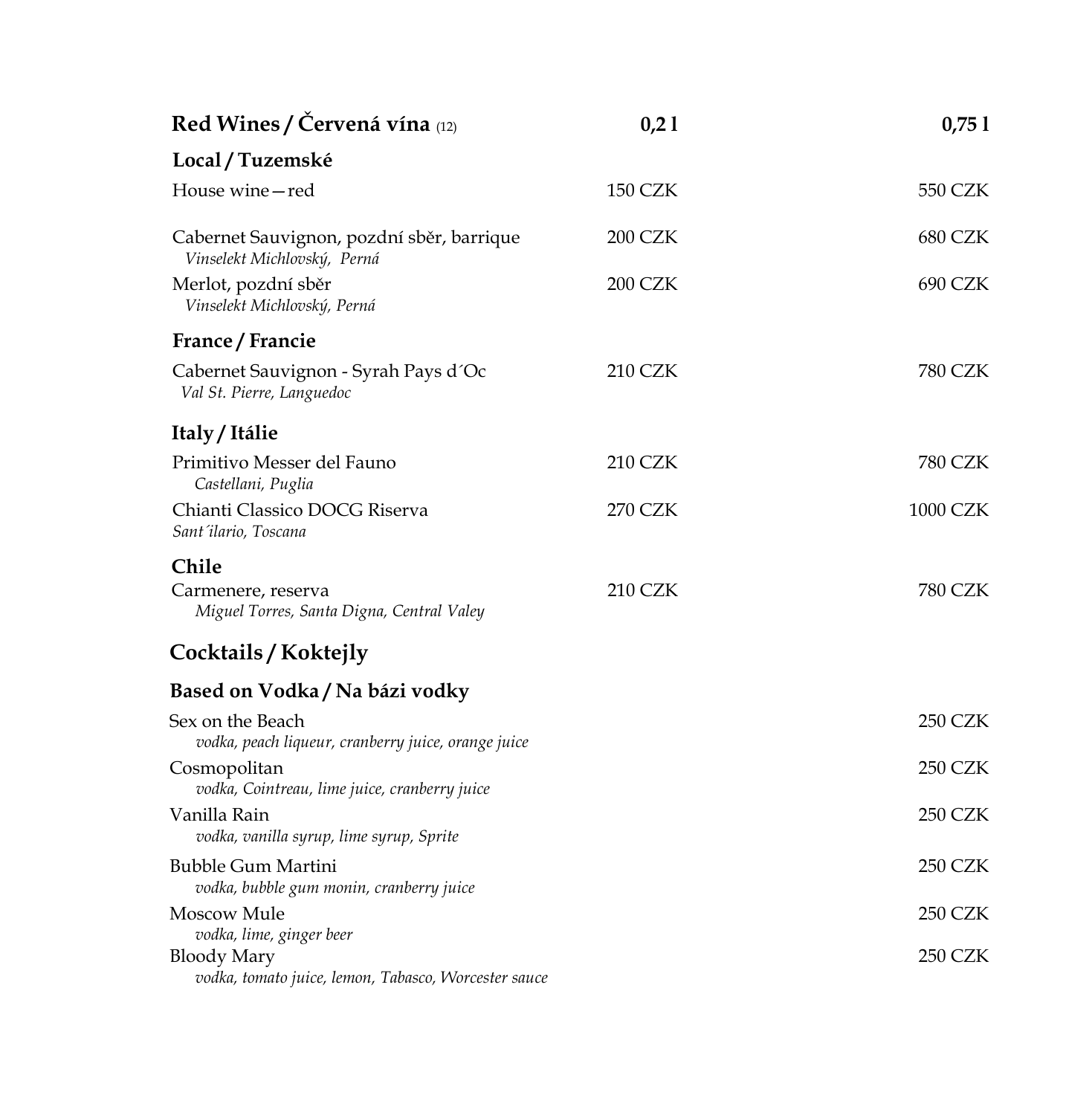## **Based on Whisky / Na bázi whisky**

| Old Fashioned<br>bourbon, angostura, sugar                                                                        | <b>250 CZK</b> |
|-------------------------------------------------------------------------------------------------------------------|----------------|
| Manhattan                                                                                                         | <b>250 CZK</b> |
| bourbon, vermouth rosso, angostura<br>Lynchburg Lemonade<br>Jack Daniel's, triple sec curacao, lime juice, Sprite | <b>250 CZK</b> |
| Based on Gin / Na bázi ginu                                                                                       |                |
| Dry Martini Cocktail / dirty martini, wet martini, extra dry martini cocktail/<br>gin, vermouth dry               | <b>250 CZK</b> |
| <b>High Society</b><br>gin, Campari, peach liqueur, grapefruit juice                                              | 250 CZK        |
| <b>Lavender Collins</b><br>gin, lime monin, lavender monin, sparkling water                                       | <b>250 CZK</b> |
| Based on Tequila / Na bázi tequily                                                                                |                |
| Tequila Sunrise<br>tequila silver, orange juice, grenadine                                                        | <b>250 CZK</b> |
| Knock Out<br>tequila silver, vanilla syrup, lemon juice, orange juice                                             | <b>250 CZK</b> |
| Based on Rum / Na bázi rumu                                                                                       |                |
| Mojito<br>rum, lime, sugar, mint leaves, lime juice, soda water                                                   | <b>250 CZK</b> |
| Cuba Libre<br>rum, lime, Coca-Cola                                                                                | <b>250 CZK</b> |
| Pina Colada (7)<br>rum, cream, pineapple juice, coconut syrup                                                     | 250 CZK        |
| Caipirinha<br>Pitu, lime juice, sugar                                                                             | 250 CZK        |
| Bahama Mamma<br>dark rum, light rum, grenadine syrup, coconut syrup, milk, orange juice, pineapple juice,         | <b>250 CZK</b> |
| Dark "N" Stormy<br>dark rum, ginger beer, lime juice                                                              | <b>250 CZK</b> |
| Pacific<br>Malibu, blue curacao, peach liquer, orange juice, pineapple juice                                      | <b>250 CZK</b> |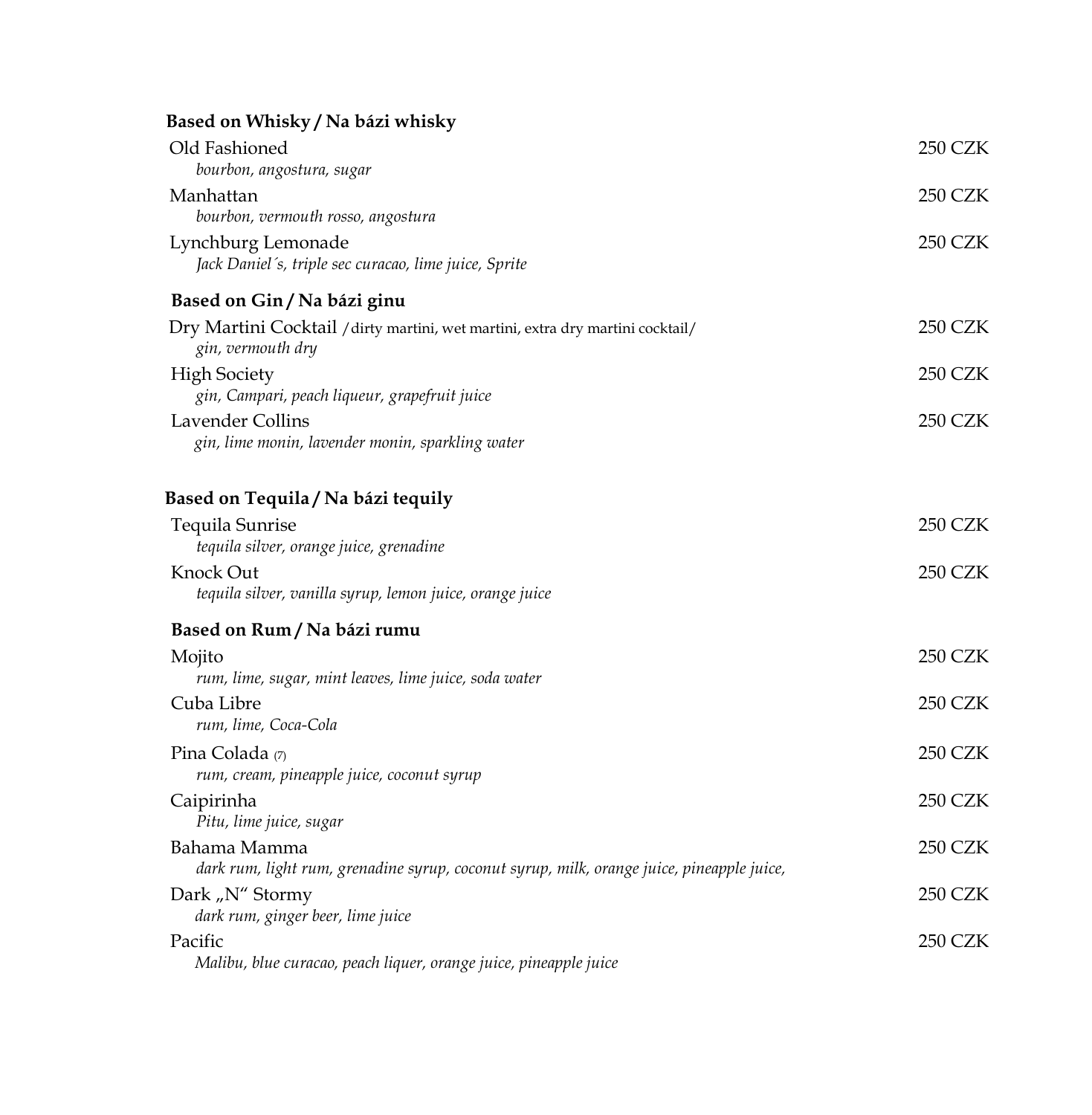## **Special Cocktails / Speciální koktejly**

| Long Island Ice Tea                                                                 | <b>250 CZK</b> |
|-------------------------------------------------------------------------------------|----------------|
| vodka, rum white, gin, tequila, lime juice, Coca-Cola                               | 200 CZK        |
| $B-52(7)$<br>Bailey's, Kahlúa, Absinth                                              |                |
| Campari Orange<br>Campari, orange juice                                             | <b>200 CZK</b> |
| Aperol Spritz (12)<br>Aperol, sparkling wine, sparkling water                       | <b>250 CZK</b> |
| Bohemian<br>Becherovka, lemon juice, elderflower syrup, pineapple juice             | <b>250 CZK</b> |
| Non Alcoholic Cocktails / Nealkoholické koktejly                                    |                |
| Virgin Colada (7)<br>coconut syrup, cream, pineapple juice                          | <b>130 CZK</b> |
| <b>Bubbly Lemonade</b><br>bubble gum monin, cranberry juice, lime monin, Sprite     | <b>130 CZK</b> |
| <b>Shirley Temple</b><br>ginger beer, grenadine syrup,                              | <b>130 CZK</b> |
| Virgin Mojito<br>lime, sugar, mint leaves, lime juice, soda water, grapefruit juice | <b>130 CZK</b> |
| Hot drinks / Teplé nápoje                                                           |                |
| Espresso                                                                            | 80 CZK         |
| Double Espresso                                                                     | <b>100 CZK</b> |
| Cappuccino (7)                                                                      | 100 CZK        |
| Macchiato (7)                                                                       | 90 CZK         |
| Latte Macchiato (7)                                                                 | 100 CZK        |
| Flat white $(7)$                                                                    | <b>110 CZK</b> |
| Frappe                                                                              | <b>120 CZK</b> |
| Irish Coffee / Irská káva (7)                                                       | <b>150 CZK</b> |
| Decaffeinated Coffee / Káva bez kofeinu                                             | 80 CZK         |
| Tea / Čaj                                                                           | 80 CZK         |
| Fresh mint tea / Čaj z čerstvé máty                                                 | <b>100 CZK</b> |

Fresh ginger tea */ Čaj z čerstvého zázvoru* 100 CZK